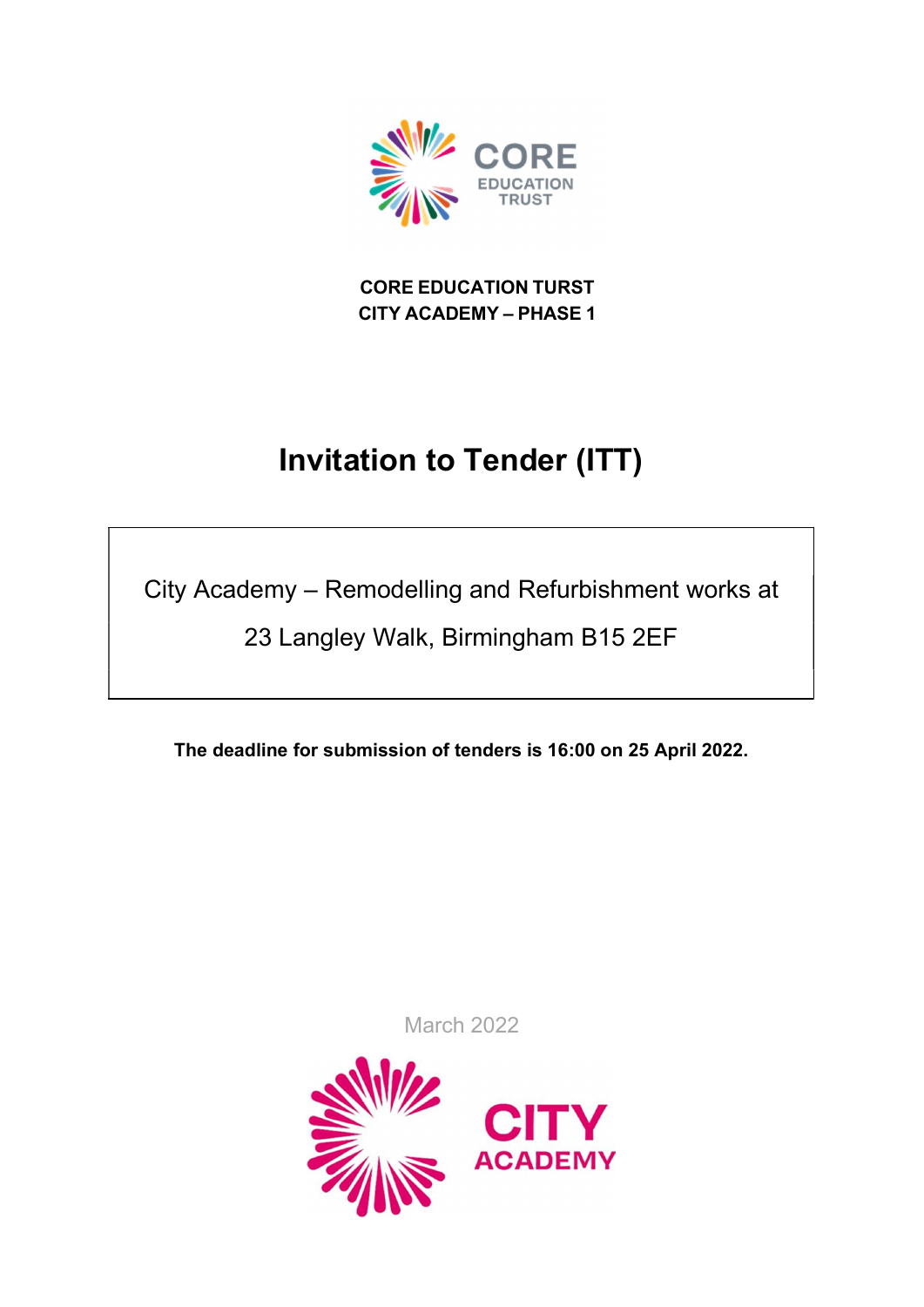| <b>Contents</b><br>1.0 |  |  |  |  |  |
|------------------------|--|--|--|--|--|
| 1.1                    |  |  |  |  |  |
| 1.2                    |  |  |  |  |  |
| 1.3                    |  |  |  |  |  |
| 1.4                    |  |  |  |  |  |
| 1.5                    |  |  |  |  |  |
| 1.6                    |  |  |  |  |  |
| 1.7                    |  |  |  |  |  |
| 1.8                    |  |  |  |  |  |
| 1.9                    |  |  |  |  |  |
| 1.10                   |  |  |  |  |  |
| 1.11                   |  |  |  |  |  |
| 1.12                   |  |  |  |  |  |
| 1.13                   |  |  |  |  |  |
| 1.14                   |  |  |  |  |  |
| 2.0                    |  |  |  |  |  |
| 2.1                    |  |  |  |  |  |
| 2.2                    |  |  |  |  |  |
| 2.3                    |  |  |  |  |  |
| 2.4                    |  |  |  |  |  |
| 3.0                    |  |  |  |  |  |
| 3.1                    |  |  |  |  |  |
| 3.2                    |  |  |  |  |  |
| 3.3                    |  |  |  |  |  |
| 4.0                    |  |  |  |  |  |
| 4.1                    |  |  |  |  |  |
| 4.2                    |  |  |  |  |  |
| 4.3                    |  |  |  |  |  |
|                        |  |  |  |  |  |
|                        |  |  |  |  |  |
|                        |  |  |  |  |  |
|                        |  |  |  |  |  |
|                        |  |  |  |  |  |
|                        |  |  |  |  |  |
|                        |  |  |  |  |  |
|                        |  |  |  |  |  |
|                        |  |  |  |  |  |
|                        |  |  |  |  |  |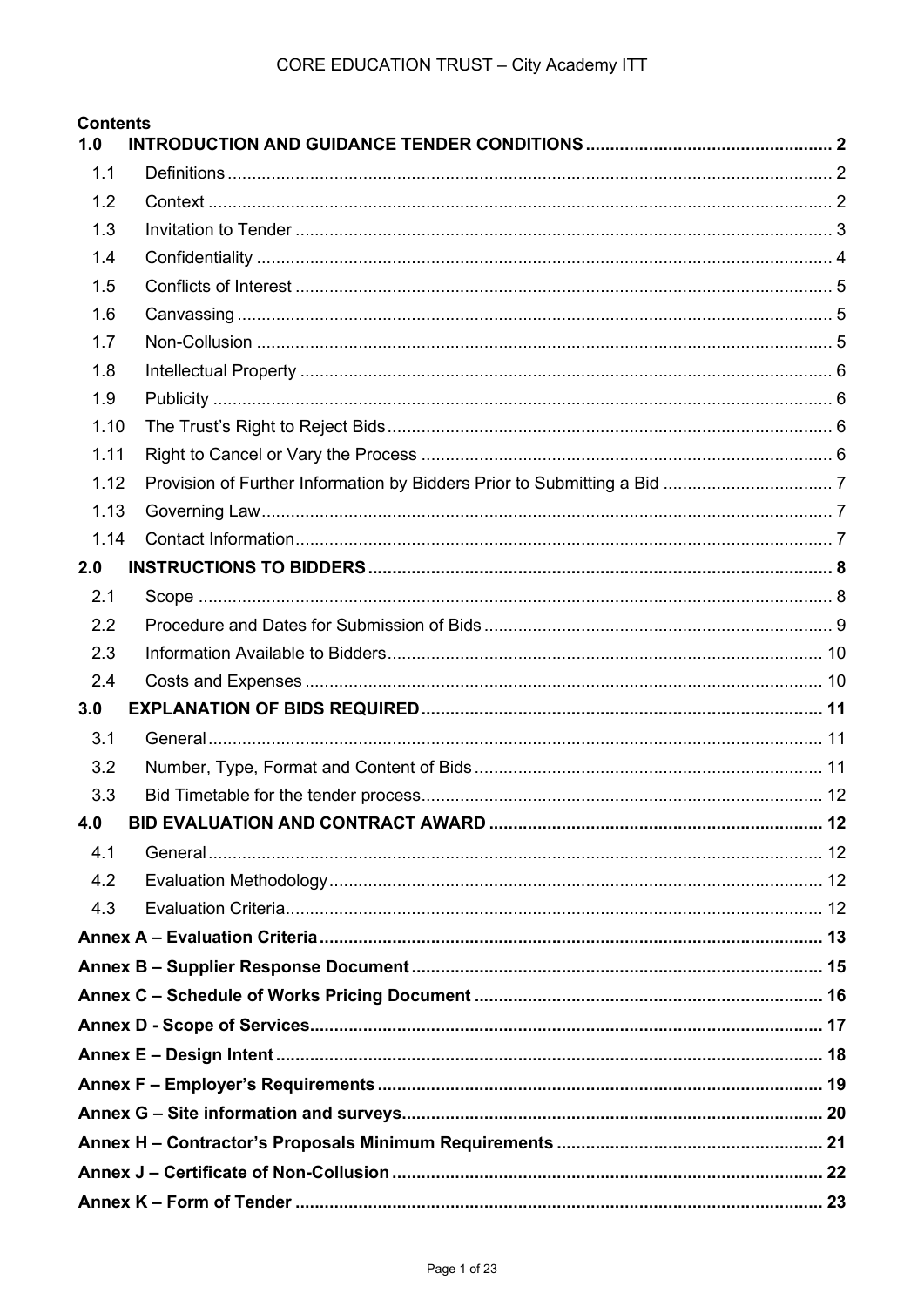# 1.0 INTRODUCTION AND GUIDANCE TENDER CONDITIONS

#### 1.1 Definitions

The following definitions apply to this Invitation to Tender (ITT) and its supporting attachments:

- 1.1.1. Business Day is Monday to Friday excluding public holidays.
- 1.1.2. Bidder is any economic operator, regardless of their structure or organisation that submits or intends to submit a bid in response to this ITT.
- 1.1.3. Bidder Party is any third party that the Bidder includes in the process of preparing a bid in response to this ITT.
- 1.1.4. Bid Response Deadline is the date specified in the timetable for the delivery of a final response to this ITT.
- 1.1.5. The works will be divided into two phases, with Phase 1 being the subject of this tender. Phase 2 will be tendered in the future via a separate ITT.
- 1.1.6. The contracting party will be the CORE Education Trust (CORE / "the Trust" / "the Client").

#### 1.2 Context

- 1.2.1. City Academy (URN: 139797) is a secondary school in Birmingham and is one of the academies which form part of the CORE Education Trust multi-academy trust portfolio.
- 1.2.2. City Academy is currently operating on two sites and the Trust would like to consolidate the City Academy onto a single site. As part of this consolidation the Trust are looking to refurbishing and extend the main City Academy building. The pupil age range is 11 to 16.
- 1.2.3. The main City Academy site is located at 23 Langley Walk, Birmingham B15 2EF; which is in the heart of Birmingham. The existing building is a converted modern office building which was constructed in the 2000s. The office building was converted into a academy as part of the Department for Education's Free School Programme.
- 1.2.4. The existing City Academy site consists of a single four storey office block with the main pedestrian entrance off Langley Walk and vehicle access into rear yard off Cregoe Street. In the rear yard there is a staff car park a single multi-use game area for the pupils.
- 1.2.5. Phase 1 work will involve the internal remodelling and refurbishment of the existing office building so that the pupil occupancy can be increased from 650 pupils to 750 pupils.
- 1.2.6. The Phase 1 works will include, but not limited to, the following:
	- Lot 1 Internal alterations
		- New partition walls.
		- Internal alterations to the existing partitions on all levels.
		- Inclusion of new doors and glazed screens to wall.
		- Acoustic enhancements to wall and ceilings.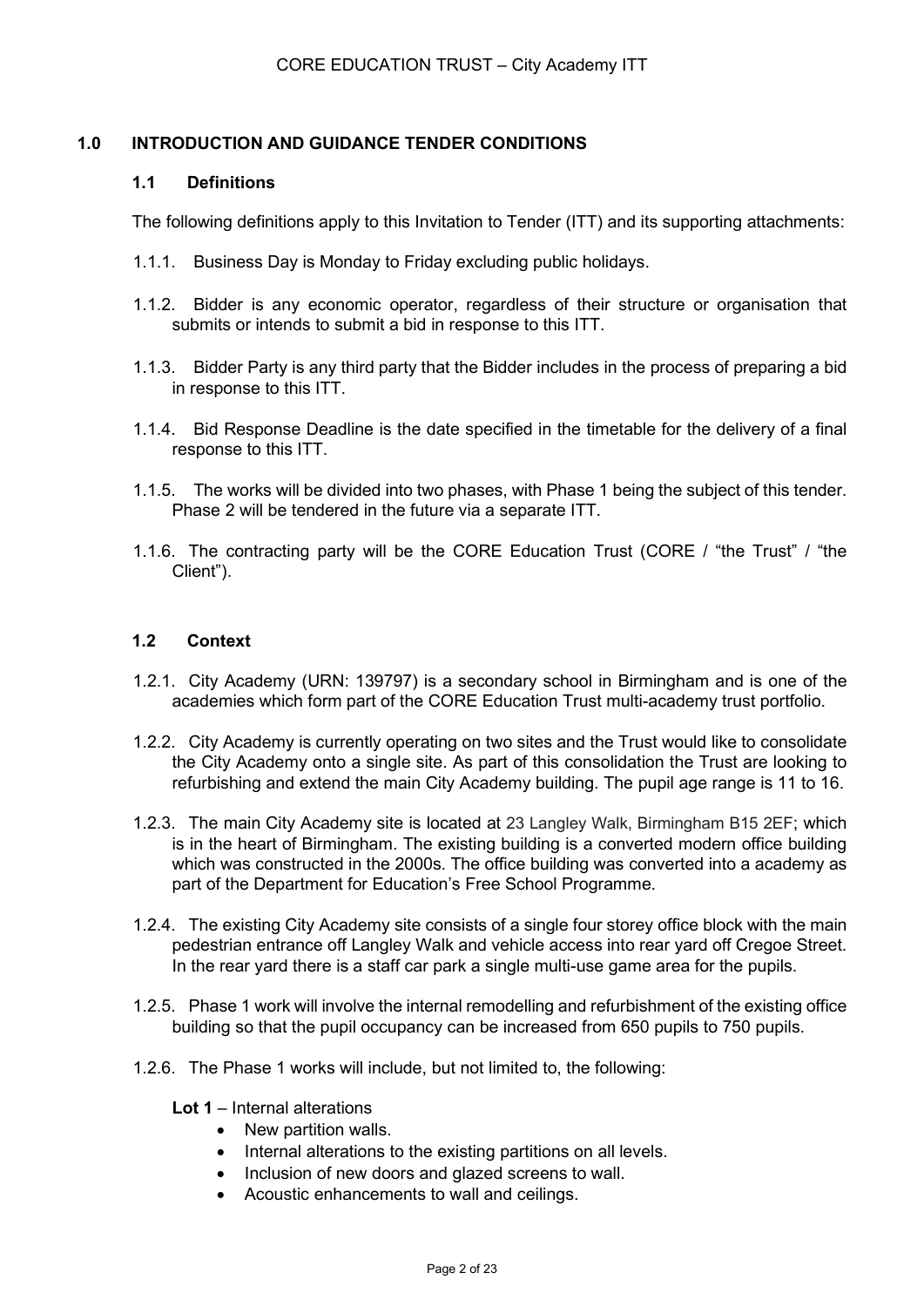- Amendments and enhancements to the existing mechanical and electrical services.
- Removal and replacement of the WCs.
- Redecorations throughout.
- Lot 2 Conversion of the under-croft
	- Conversion of the open under-croft area at the lower ground level into enclosed changing rooms, a gym and storage.
- 1.2.7. The works are divided into two lots, due to the need to confirm that Lot 2 can be delivered via an amendment to an existing planning approval.
- 1.2.8. The works will be let via a JCT Design and Build Contract 2016.
- 1.2.9. The Phase 1 works are to commence in July 2022 and complete as early as possible, most likely December 2022.
- 1.2.10. The Trust have appointed a project management consultant, CJA Property Consulting, and full design team to support with the development of the RIBA Stages 1 to 5 designs and construction of Phase 1 and prepare the planning application for Phase 2, RIBA Stages 1 to 3+.

The design team include the following consultants:

- Lead Architect Architecture Initiative
- MEP consultant CPWP
- Structural engineer CWA Engineering
- Acoustic consultant CPWP
- Planning consultant Turley
- Approved Inspector Clarke Banks
- 1.2.11. The Trust reserves the right to novate the Phase 1 design team to the main contractor post RIBA Stage 3.
- 1.2.12. The Trusts is seeking develop a preferred design solution for the site and to undertake the necessary works in phases.
- 1.2.13. The identified funding for Phase 1 is circa £3.5 million excluding VAT and fees.

# 1.3 Invitation to Tender

1.3.1. The Trust is seeking tenders from suitably qualified and experienced design and build contractors with a strong track record of undertaking internal building refurbishment and MEP system upgrading in the central Birmingham area on a two-stage basis to:

> Stage 1 - Pre-contract services agreement (PCSA) to undertake the necessary surveys as required; develop a realistic method of work and programme; develop the detail design solution for the works; finalise the specification of the products for the refurbishment; and finalise the costs.

> Stage 2 - Delivery of the works to an agreed price via JCT Design and Build Contract 2016.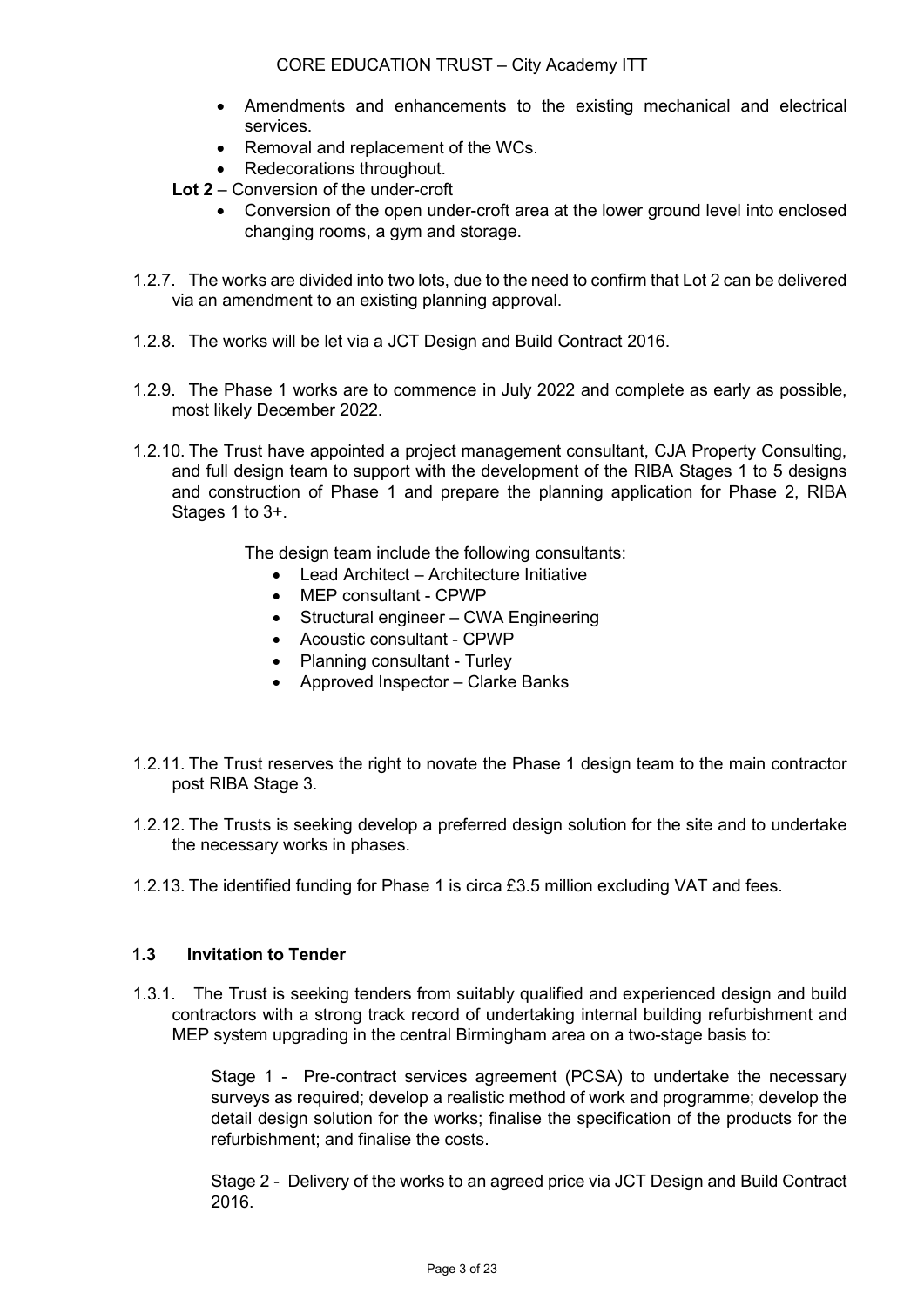- 1.3.2. Given the limited nature of the works Stage 1 will be a relatively short period of circa [4- 6] weeks.
- 1.3.3. At this point we do not believe planning will be required for the Phase 1 works and the under-croft works will require an amendment to an existing planning approval that was granted in 2020.
- 1.3.4. The requirements are fully detailed in this ITT and the following associated documentation:
	- Annex A Evaluation Criteria
	- Annex B Supplier Response Document
	- Annex C Schedule of Works Pricing Document
	- $\bullet$  Annex D Scope of Services
	- $\bullet$  Annex E Design Intent
	- Annex F Generic Employer's Requirements
	- Annex G Site Information and Surveys
	- Annex H Contractor's Proposals Minimum Requirements
	- Annex J Certificate of Non-Collusion
	- $\bullet$  Annex K Form of Tender
- 1.3.5. The purpose of this ITT is to:
	- Enable Bidders to demonstrate their experience, expertise and suitability for the Client's requirement and to provide a commercial response; and
	- Enable the Trust to select a preferred contractor offering the most economically advantageous tender.

#### 1.4 Confidentiality

- 1.4.1. The information contained within this ITT is made available by the Trust on condition that Bidders shall not use the information for any purpose other than when preparing a bid or deciding whether to bid.
- 1.4.2. Bidders shall ensure that any Bidder Party who receives any of the information is made aware of, and complies with, the provisions herein as if they were a Bidder.
- 1.4.3. The Trust may disclose detailed information relating to bids to employees, agents or advisers and they may make the bid available for inspection by the Trust directors, employees, agents or advisers.
- 1.4.4. The Trust also reserves the right to disseminate information that is materially relevant to all Bidders, even if the information has only been requested by one Bidder, subject to the duty to protect any Bidder's commercial confidence in its bid.
- 1.4.5. The Trust will act reasonably in regards to the protection of commercially sensitive information relating to the Bidder, subject to the Client's duties under the Freedom of Information Act (2000) and the Environmental Information Regulations (2004).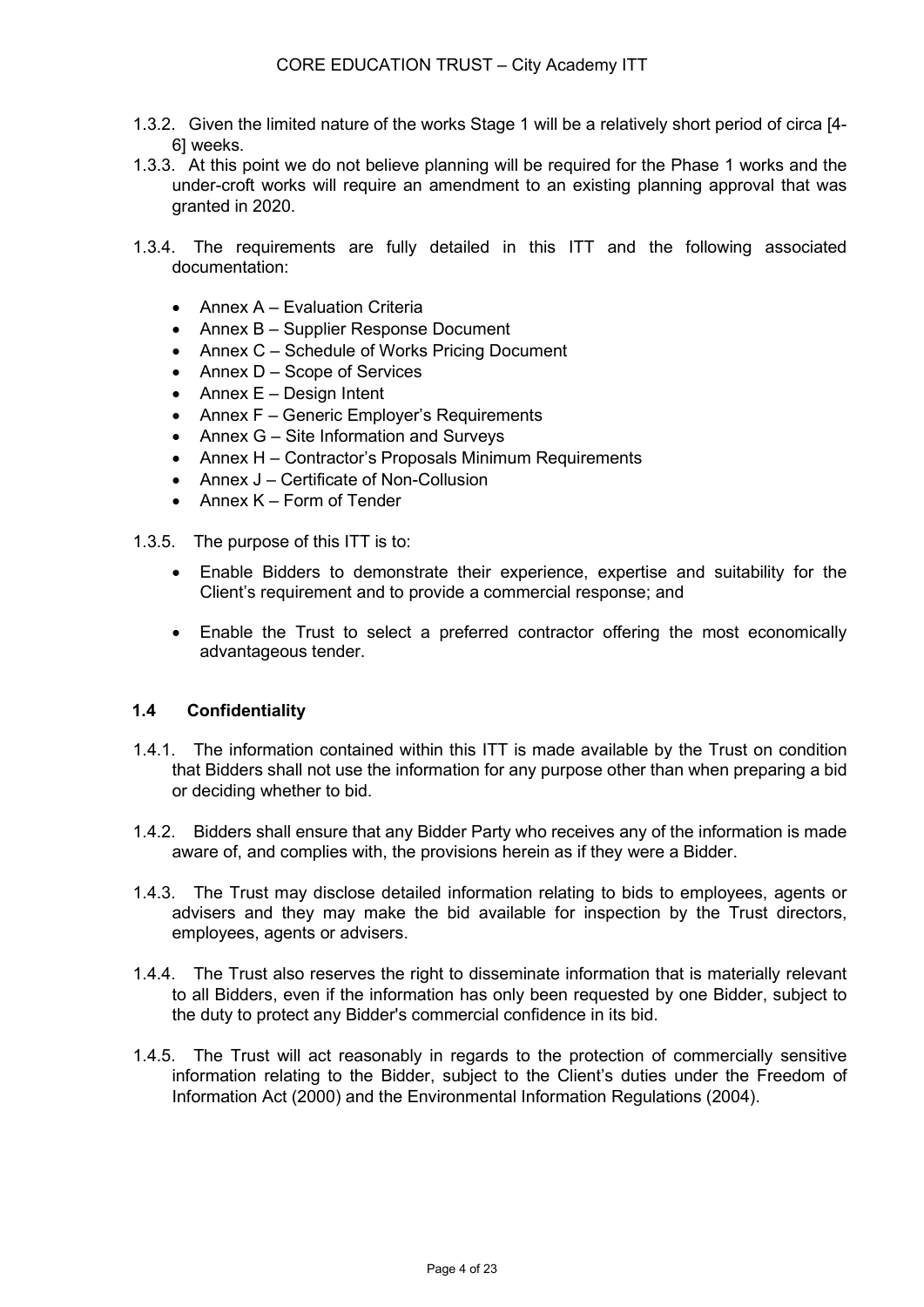# 1.5 Conflicts of Interest

- 1.5.1. The Trust requires all actual or potential conflicts of interest (including in particular those arising where a member of its supply chain or any adviser put forward by one Bidder is the same firm or company or is a member of the same group of companies as that put forward by another Bidder or is working for the Trust on this or similar schemes) to be resolved to the Trust's satisfaction prior to the delivery of the Bidders' bid in response to this ITT. Failure to declare such conflicts and / or failure to address such conflicts to the reasonable satisfaction of the Trust could result in a Bidder being disqualified from the tender process.
- 1.5.2. Any Bidder which is concerned that it is or may be a related party to the Trust or advisors should contact the Trust by posing the query as a question by email to Joanne Tyler jt@core-education.co.uk and inform them of the nature of the relationship prior to submitting a bid. This information will remain confidential and not shared with other bidders.
- 1.5.3. Any Bidder that fails to disclose a relationship will be disqualified from the tender process.

# 1.6 Canvassing

- 1.6.1. The Trust reserves the right to disqualify (without prejudice to any other civil remedies available to the Trust and without prejudice to any criminal liability which such conduct by a Bidder or a member of its supply chain may attract) any Bidder or a member of its supply chain who, in connection with this ITT:
	- Offers any inducement, fee or reward to any member or officer of the Trust or any person acting as an adviser for the Trust in connection with this ITT;
	- Canvasses any of the persons referred to above in connection with this ITT; or
	- Contacts any member or officer of the Trust prior to the notification of a decision about any aspect of this ITT in a manner not permitted by this ITT (including without limitation contact for the purposes of discussing the possibility of their future employment or engagement by the Bidder).

# 1.7 Non-Collusion

- 1.7.1. The Trust reserves the right to disqualify (without prejudice to any other civil remedies available to the Trust and without prejudice to any criminal liability which such conduct by a Bidder may attract) any Bidder who, in connection with this procurement:
	- Fixes or adjusts the amount of their bid by or in accordance with any agreement or arrangement with any other Bidder (other than a member of its own consortium or own supply chain members);
	- Enters into any agreement or arrangement with any other Bidder or that Bidder's supply chain members to the effect that they shall refrain from making a bid, or they agree the amount of any bid to be submitted;
	- Causes or induces any person to enter such agreement as is mentioned or to inform the Bidder or any member of that Bidder's supply chain of the amount or approximate amount of any rival bid;
	- Offers or agrees to pay or give, or does pay or give any sum of money, inducement or valuable consideration directly or indirectly to any person for doing or having done, or causing or having caused to be done, any act or omission in relation to any other bid or proposed bid for this procurement; or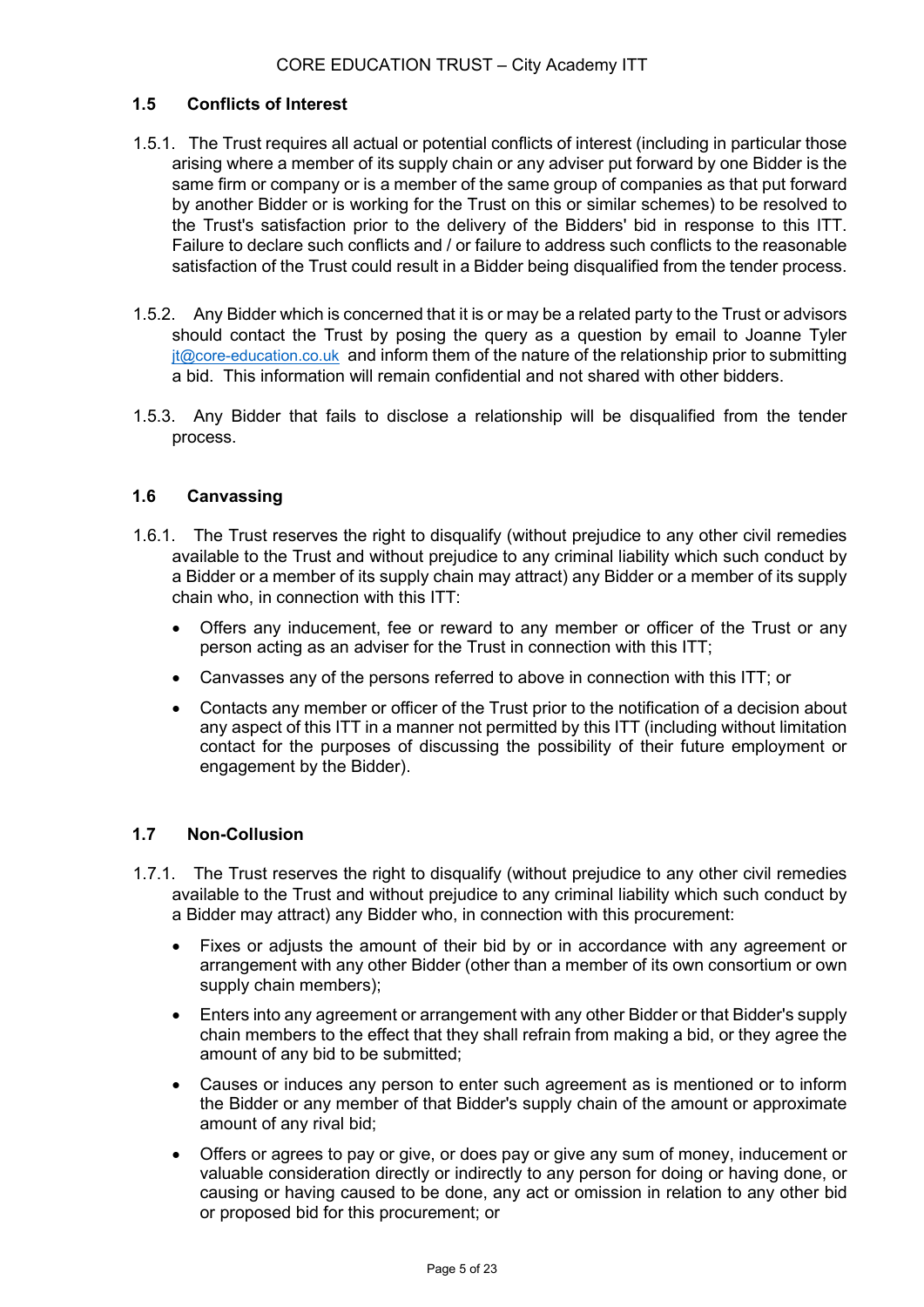Communicates to any person other than the Trust the amount or approximate amount of their proposed bid (except where such disclosure is made in confidence in order to obtain quotations necessary for the preparation of a bid).

# 1.8 Intellectual Property

- 1.8.1. The copyright in this and all other issued documents is vested in the Trust and may not be reproduced, copied or stored in any medium without the prior written consent of the Trust except in relation to the preparation of a bid. All documentation supplied by the Trust in relation to this procurement is and shall remain the property of the Trust and must be returned on demand, without any copies being retained.
- 1.8.2. The Trust reserve the right to require the assignment or grant of a royalty free nonexclusive licence of all intellectual property relating to or in connection with any bid resulting in the award of contract to the relevant Bidder.

# 1.9 Publicity

1.9.1. Bidders and all members of the Bidder's supply chain shall not undertake (or permit to be undertaken) at any time, whether at this stage or after finalisation of the tender process, any publicity activity with any section of the media in relation to this procurement other than with the prior written agreement of the Trust. Such agreement shall extend to the content of any publicity. In this paragraph, the word "media" includes (but without limitation) radio, television, newspapers, trade and specialist press, the internet and email accessible by the public at large, and the representatives of such media.

# 1.10 The Trust's Right to Reject Bids

- 1.10.1. The Trust reserves the right to reject or disqualify a Bidder and/or a member of its supply chain where:
	- A bid is completed incorrectly, is materially incomplete or fails to meet the Trust's submission requirements which have been notified to Bidders; and
	- The Bidder contravenes any of the terms and conditions of this procurement.
- 1.10.2. The disqualification of a Bidder will not prejudice any other civil remedy available to the Trust and will not prejudice any criminal liability that such conduct by a bidder may attract.
- 1.10.3. The Bidder is wholly responsible for their own costs of responding to this ITT and Trust will not accept any claims for reimbursement should the Bidder be unsuccessful.

# 1.11 Right to Cancel or Vary the Process

1.11.1. The Trust reserves the right:

- To cancel or withdraw from the tender process at any stage;
- To alter the timetable to contract award;
- Not to award the contracts;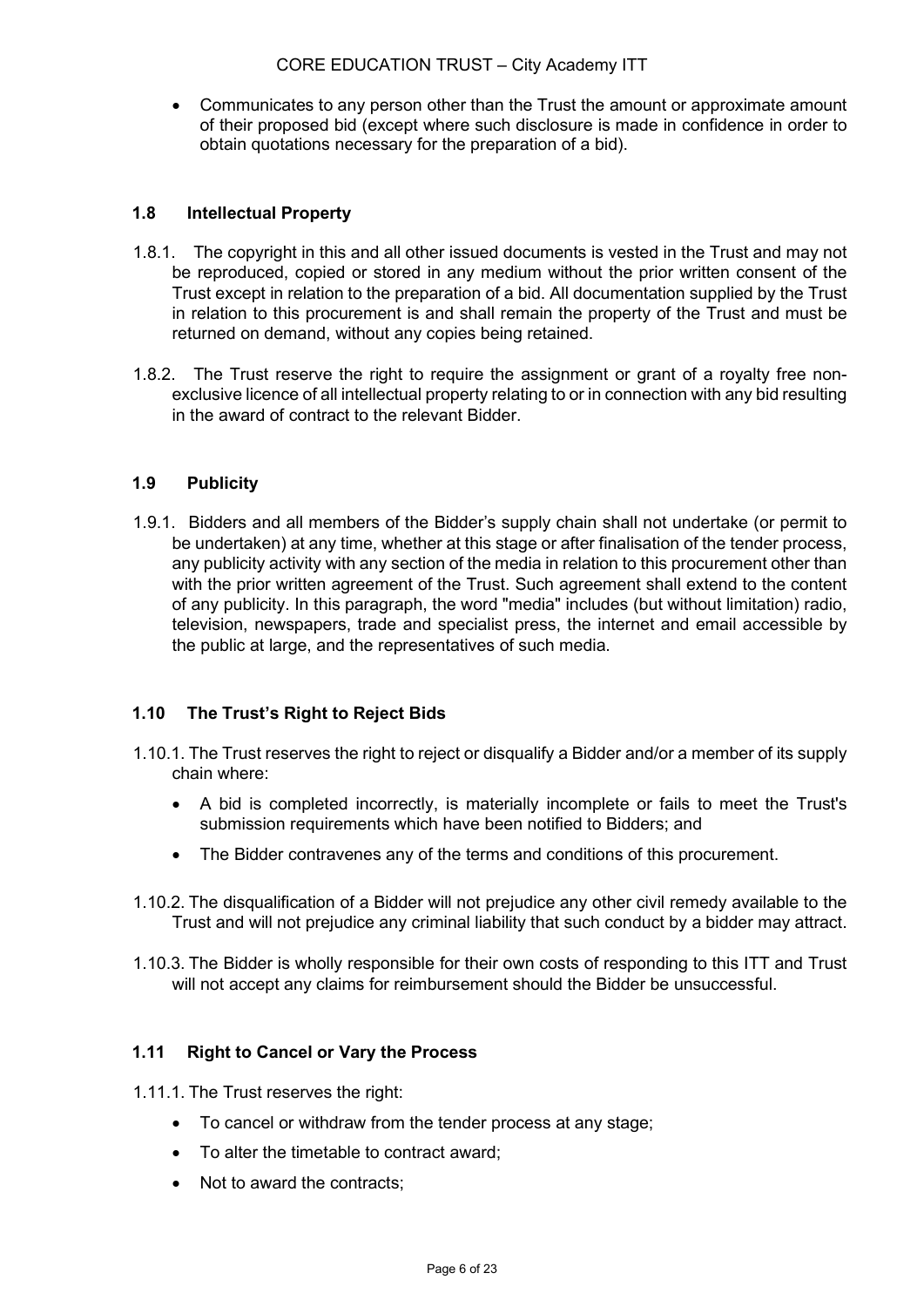- To require a Bidder and/or a member(s) of its supply chain to clarify their submission in writing and/or provide additional information (failure to respond adequately may result in a Bidder not being successful); and
- Amend the terms and conditions of the tender process.

# 1.12 Provision of Further Information by Bidders Prior to Submitting a Bid

- 1.12.1. The Trust may rely on the information provided by Bidders during their appointment (including but not limited to information concerning the members and structure of any consortium). If, at any time during this tender process there are any material changes to the same, the Bidder must advise the Trust in writing as soon as practicable providing full details of the change (even if this is prior to the submission of a bid).
- 1.12.2. The Trust reserves the right to request further information about the Bidder and/or its supply chain at any time during the procurement.
- 1.12.3. Upon receipt of such information, the Trust shall be entitled to revisit the selection and/or evaluation of the Bidder and exclude the Bidder, if necessary, as a result of that process.

# 1.13 Governing Law

1.13.1 All communications will be conducted, and all documents will be prepared, in the English language. The communications and all subsequent contracts executed will be subject to English law and the exclusive jurisdiction of the English courts.

# 1.14 Contact Information

1.14.1 Point of contact for this procurement process:

Joanne Tyler jt@core-education.co.uk and Craig Akhurst craig.akhurst@cjapropconsulting.com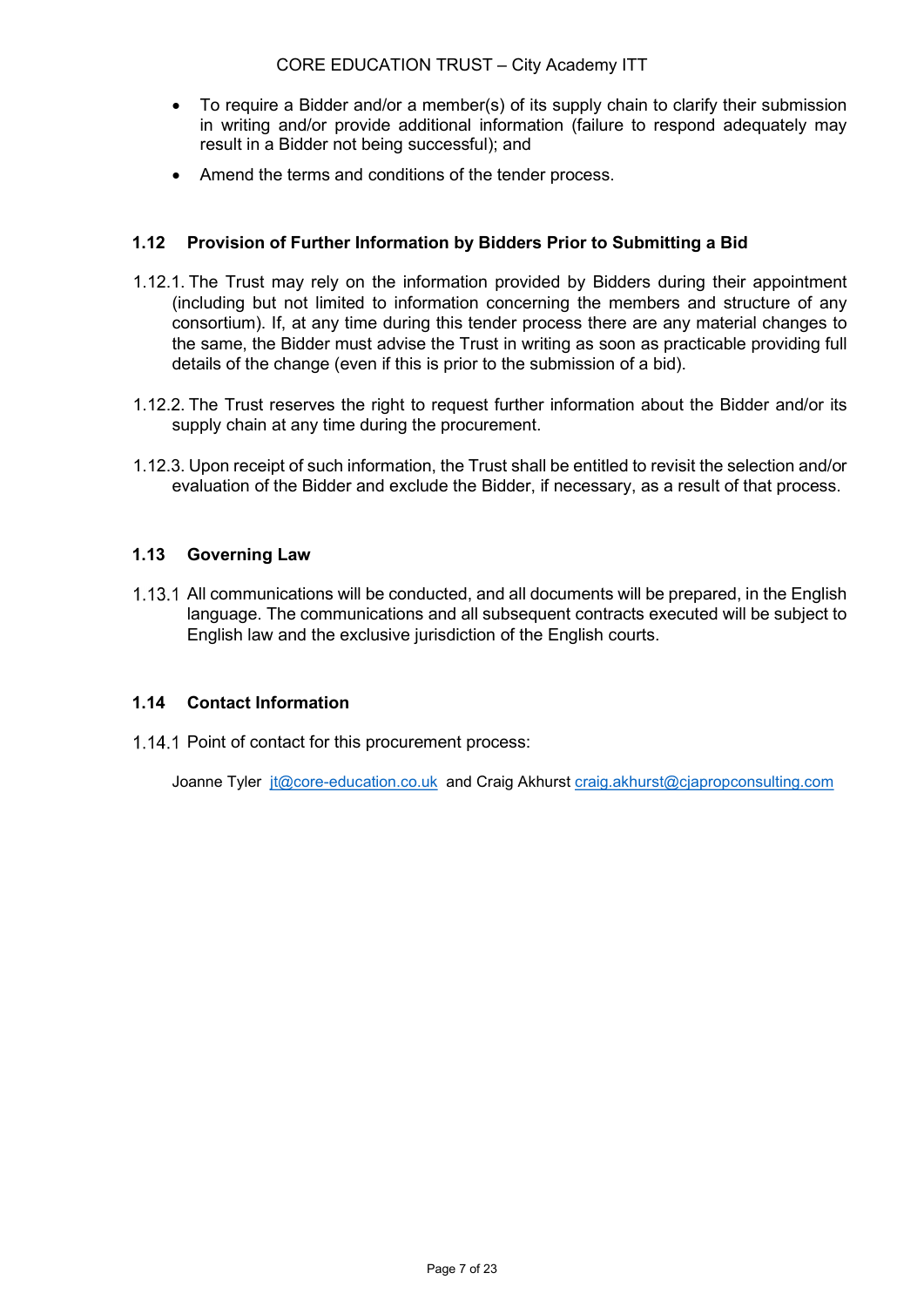# 2.0 INSTRUCTIONS TO BIDDERS

Bidders are deemed to understand the processes that the Trust is required to follow under the Public Contracts Regulations (2015) and all applicable European and domestic legislation so far as they relate to this ITT.

# 2.1 Scope

- 2.1.1. The project will be procured under a two-stage process as noted in Section 1. The awarded contractor will be invited to sign a Pre-Contract Services Agreement (PCSA) to deliver the surveys, programme / phasing and final scope and specifications to an agreed contract sum.
- 2.1.2. The project is split into two Phases. Phase 1 works is split into two lots and will include, but not limited to, the following:
	- Lot 1 Internal alterations
		- New partition walls.
		- Internal alterations to the existing partitions on all levels.
		- Inclusion of new doors and glazed screens to wall.
		- Acoustic enhancements to wall and ceilings.
		- Amendments and enhancements to the existing mechanical and electrical services.
		- Removal and replacement of the WCs.
		- Redecorations throughout.

Lot 2 - Conversion of the under-croft

- Conversion of the open under croft area at lower ground level into enclosed changing rooms, a gym and storage.
- Lowering of the ground level.
- New partition walls.
- New WCs and changing rooms.
- New offices.
- External cladding.

The delivery of Lot 2 is subject to an existing planning approval being amended. If the Council does not approve the planning amendment Lot 2 will need to be included within Phase 2.

- 2.1.3. To undertake the works the Contractor will be required to:
	- Carrying out surveys to enable the works including an asbestos survey.
	- Undertake investigations to facilitate the detailed design.
	- Liaise with the statutory suppliers as necessary including UKPN.
	- Appoint consultants/suppliers to undertake the detailed design during Stage 1 including mechanical and electrical; acoustic consultant; architects/interior designers; Principal Designer; and Approved Inspector.
	- Work with the Client team to finalising the scope and specifications of the refurbishment works.
	- Ensure that all materials and products are available in the required timescales.
	- Develop a delivery programme and building management strategy for the works. Please note that access of tenants living on the top floor will need to be maintained throughout the works.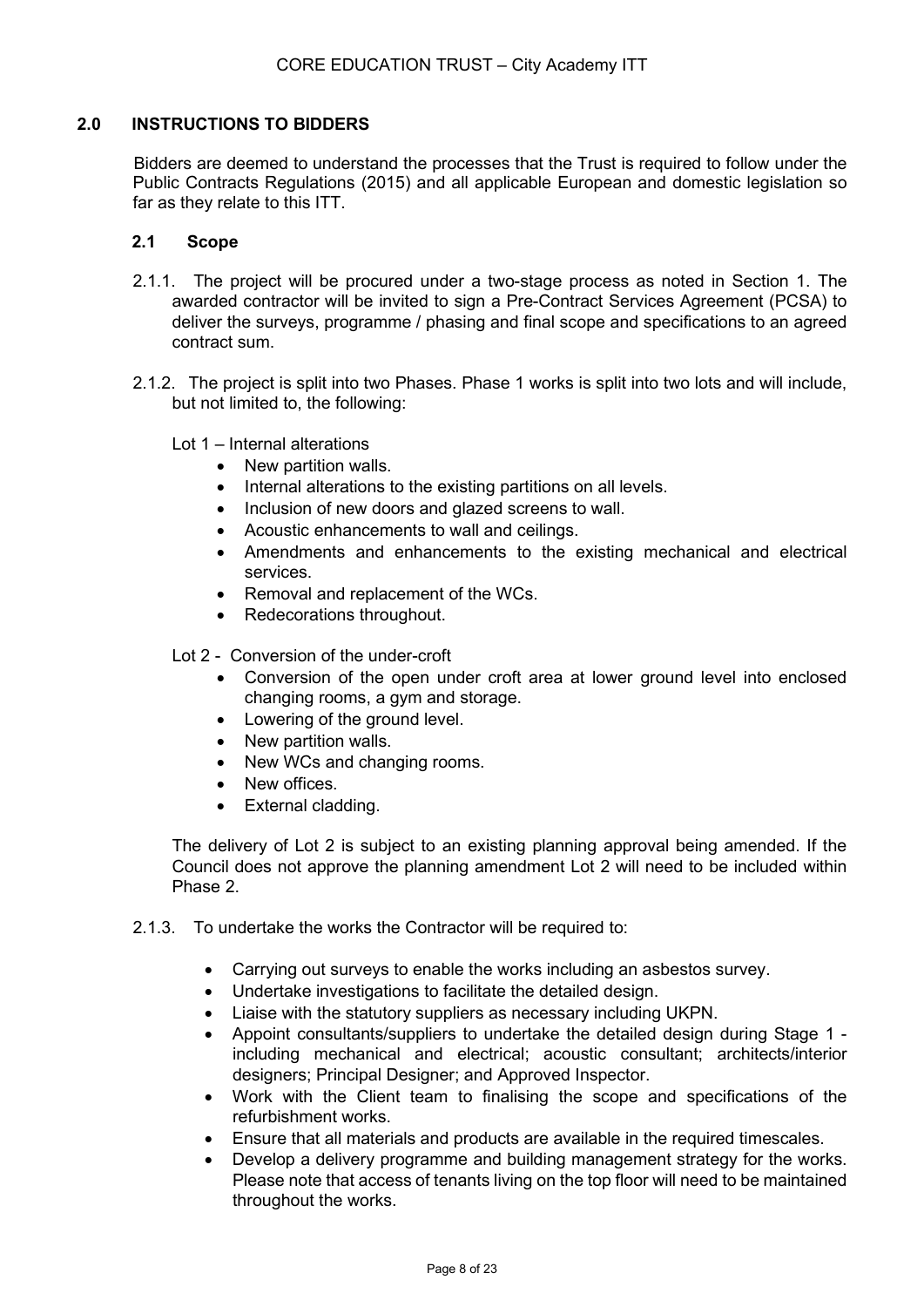- Prepare and obtain all necessary health and safety permits.
- Agreed a fixed contract sum for the works.
- 2.1.4. As the majority works are internal planning consent will not be required. However, the alteration works to the under-croft will require an existing 2020 planning approval to be amended.
- 2.1.5. The design should include all design matters necessary to undertake the works and should include approved inspector / building control compliance as required.
- 2.1.6. Bidders must demonstrate that they have the following insurances:
	- Public liability insurance cover of at least  $£10$  million (ten million pounds sterling);
	- Professional indemnity insurance cover of at least £2 million (two million pounds sterling); and
	- Employer's liability insurance cover of at least £5 million (five million pounds sterling)

or would commit to obtain this if awarded a contract.

# 2.2 Procedure and Dates for Submission of Bids

- 2.2.1. Bidders are invited to submit their bids to the Trust by the Bid Response Deadline stated in section 3.3 – Bid Timetable.
- 2.2.2. Bid submissions should be made using the documentation and directions given in this ITT and associated documents and the Supplier Response Document (Annex B) and Schedule of Works Pricing Document (Annex C).
- 2.2.3. Bidders are able to attend the site in order to fully appreciate the extent of the works required. Visit to internal areas can be arranged up to 1 weeks prior to tender return submission on request by emailing Joanne Tyler it@core-education.co.uk and Craig Akhurst craig.akhurst@cjapropconsulting.com (providing the names of a maximum of five personnel per bidder).
- 2.2.4. The Trust reserves the right to extend the Bid Response Deadline.
- 2.2.5. The Trust will evaluate the bids by applying the evaluation criteria, which is set out in section 4 of this ITT.
- 2.2.6. Following receipt of bids, the Trust may request clarification of those bids in order to enable the evaluation to be completed. Bidders will not have the opportunity to revise their bids after the Bid Response Deadline.
- 2.2.7. Following receipt of bids and after any clarification, the Trust will evaluate the bids received by applying the evaluation criteria and may select a successful Bidder to be appointed.
- 2.2.8. All queries regarding the tender should be sent by email to Joanne Tyler  $it@core$ education.co.uk and Craig Akhurst craig.akhurst@cjapropconsulting.com. Responses to any such contact will be distributed to all prospective bidders who have shown an interest in the opportunity unless the information is commercially sensitive. Any attempt to liaise via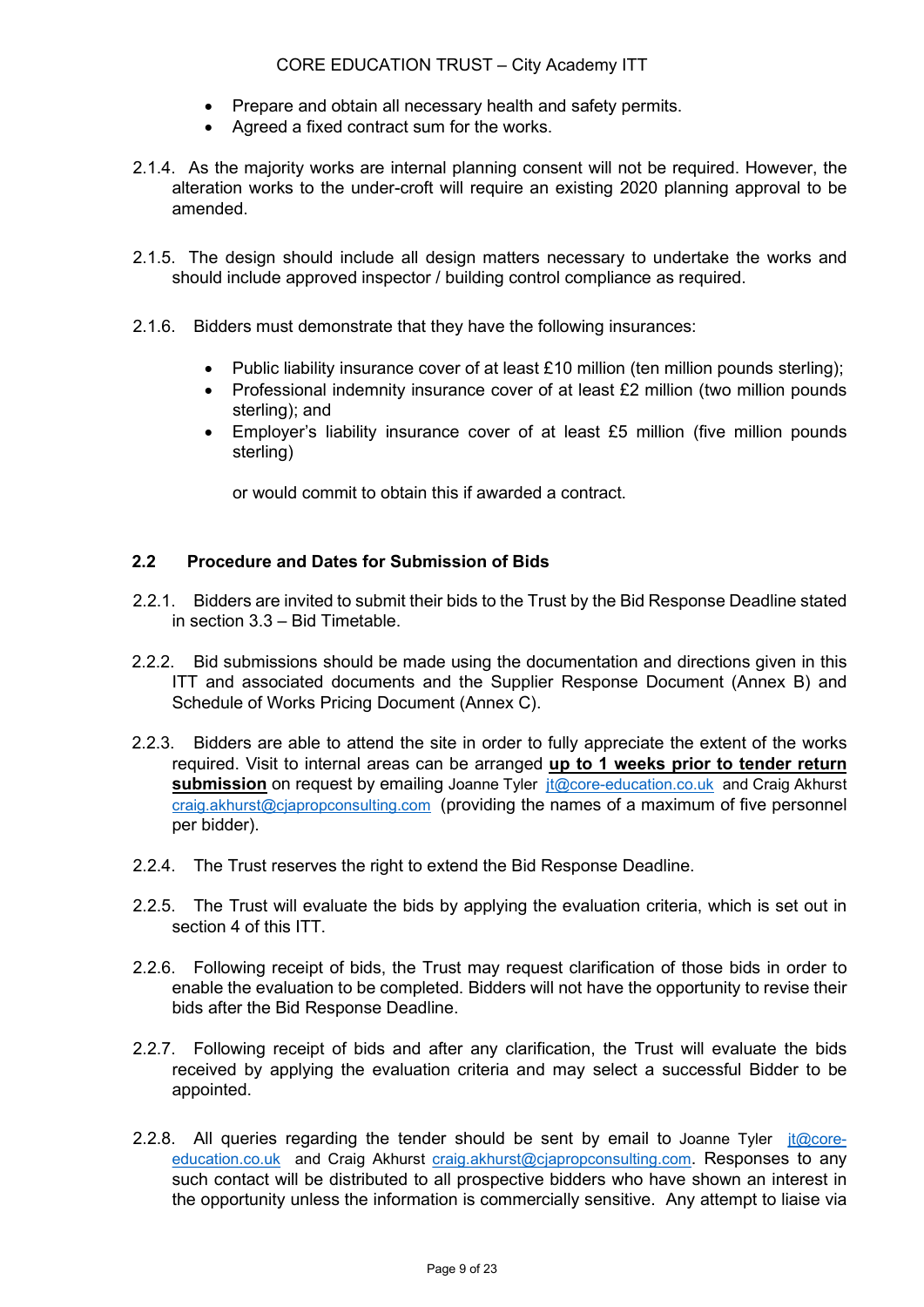# CORE EDUCATION TRUST – City Academy ITT

any other party, or use a communication method other than the electronic tendering portal, may result in the Bidder being disqualified from the tender process

# 2.3 Information Available to Bidders

- 2.3.1. All information initially available to Bidders is contained within this ITT.
- 2.3.2. Bidders may submit questions and requests for clarification or further information up until the final date for clarifications as detailed in section 3.3 - Bid Timetable.
- 2.3.3. The Trust's policy in respect of sharing information is that all questions and requests for clarification or further information, and the corresponding responses, will be circulated to all Bidders on an anonymous basis. Therefore, should Bidders wish to avoid such disclosure the request must be clearly marked "In confidence - not to be circulated to other Bidders" and the Bidder must set out the reason(s) for the request for non-disclosure to other Bidders.
- 2.3.4. If the Trust considers that, in the interests of open and fair competition, it is unable to respond to the question or request for clarification or further information on a confidential basis, it will inform the Bidder who has submitted it. The Bidder must as soon as practicable thereafter respond in writing requesting that either the query be withdrawn or be treated as not confidential. The Trust will deem that the question or request for clarification or further information has been withdrawn if the Trust are not contacted in writing within 3 Business Days following the Bidder being so informed.

# 2.4 Costs and Expenses

2.4.1.Any costs or expenses incurred by any Bidder, or other person throughout the process, will not be reimbursed by the Trust and neither the Trust nor any of their representatives will be liable in any way to any Bidder or other person for any costs, expenses or losses incurred by any Bidder or other person in connection with this tender process including the possibility of being required to formally present their bid.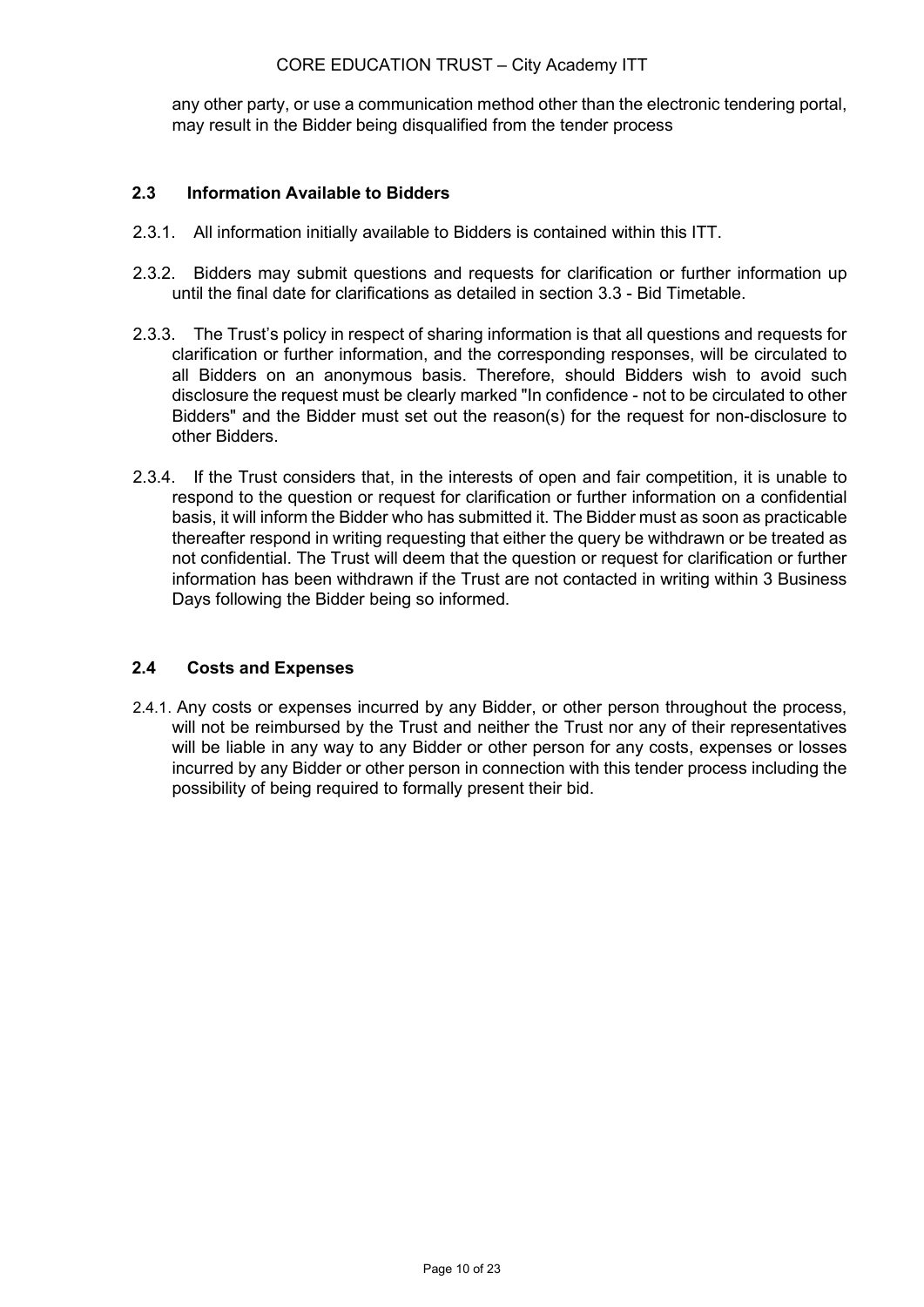### 3.0 EXPLANATION OF BIDS REQUIRED

#### 3.1 General

- 3.1.1. This section provides Bidders with details of the form and content of bids that are invited.
- 3.1.2. If a Bidder does not comply with any of these requirements, the Trust may, in its sole discretion, disqualify the bid of that Bidder.
- 3.1.3. Bidders should ensure that bids are submitted in good time to prevent delays caused by technology failures.

# 3.2 Number, Type, Format and Content of Bids

3.2.1. Each Bidder shall be invited to submit a bid in accordance with the process described in this ITT and in the format set out in the Annex B and Annex C of this document.

### 3.2.2. The following must be included in the Bidders' submission:

- Annex B completed (with all required attachments)
- Annex C completed in excel format
- Annex J completed
- Annex K completed
- Insurance Certificates (provide copies of
- 3.2.3. Each bid shall be submitted electronically via email in either a Microsoft Word or Adobe PDF or Excel format using the templates provided. If submitted in pdf format, an Excel version must be made available upon request.
- 3.2.4. All pages of the submission must be sequentially numbered.
- 3.2.5. Bids should be as concise as possible, whilst providing sufficient information to enable the Client to evaluate.
- 3.2.6. Bid wording should be unambiguous, and directly address the requirement stated.
- 3.2.7. All bids, correspondence and documents must be submitted in English.
- 3.2.8. All references to costs/rates must be submitted in pounds sterling with the rates firm for the duration of the contract and not be subject to any variation unless provided for in the conditions of contract.
- 3.2.9. For a bid to be considered by the Trust, the Bidder should ensure that it is compliant with all the requirements and assumptions set out in this ITT, even where Bidders disagree with any such requirements and assumptions. The only exception is if the Trust specifically amends any point during the tender process.
- 3.2.10. All supporting documentation should be provided separately and be given an appropriate filename and document title to make it clear what it is.
- 3.2.11. If Bidders submit a generic policy or similar document, they must indicate clearly the page and paragraph reference that is relevant to a particular part of the bid.
- 3.2.12. Any deliberate alteration of the Trust's requirement within the bid will result in it being rejected unless such amendment has been previously agreed in writing.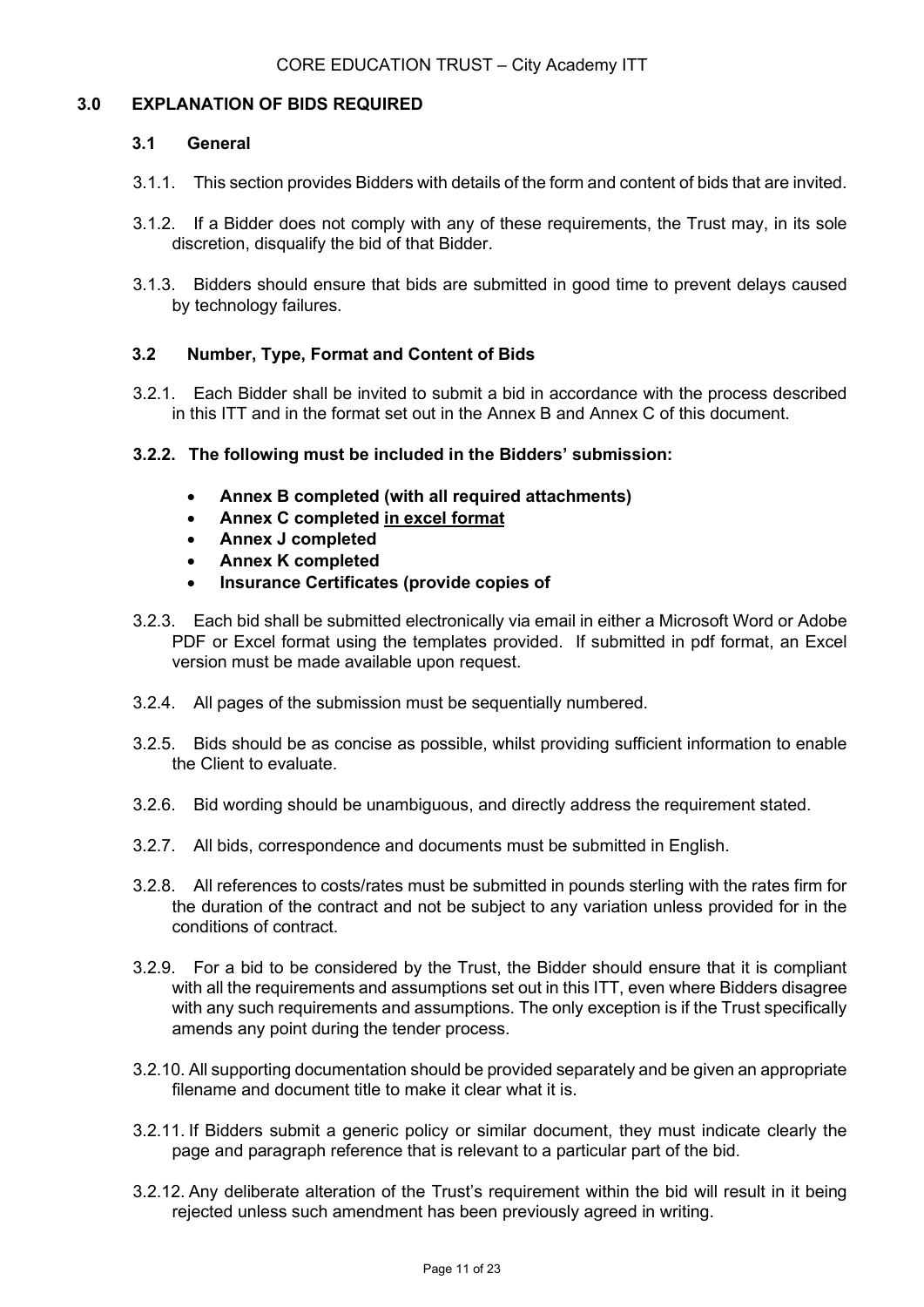3.2.13. Should any part of the bid be ambiguous or open to interpretation, the evaluation panel will seek clarification in writing from the Bidder via e-mail before completing the evaluation of the bid.

| <b>Date</b>             | <b>Stage</b>                                         |  |  |  |
|-------------------------|------------------------------------------------------|--|--|--|
| 25 March 2022           | <b>ITT</b> released                                  |  |  |  |
| 25 April 2022           | Tender return date                                   |  |  |  |
| 28 April 2022           | Tender interviews (TBC)                              |  |  |  |
| 03 May 2022             | Appointment of Preferred Contractor to Stage 1       |  |  |  |
| 13 May to 10 June 2022  | Stage 1 commencement (PCSA) - surveys /              |  |  |  |
|                         | investigations / finalise scoping and specifications |  |  |  |
| 03 June 2022            | Completion of Stage 1 and submission of Contractor's |  |  |  |
|                         | Proposals                                            |  |  |  |
| 10 June 2022            | Stage 2 JCT Contract signature                       |  |  |  |
| 03 June to 17 June 2022 | Mobilisation                                         |  |  |  |
| 20 June 2022            | Start of site                                        |  |  |  |
| December 2022           | Contract Target completion date                      |  |  |  |

### 3.3 Bid Timetable for the tender process

- 3.3.1. Anything that can be done to improve on these timescales would be welcomed by the Trust.
- 3.3.2. The Trust reserves the right to amend the timetable set out above or extend any time period.
- 3.3.3. Bids must remain open for acceptance for a period of forty-five days from the Bid Response Deadline. A bid not valid for this period may be rejected by the Trust.

# 4.0 BID EVALUATION AND CONTRACT AWARD

### 4.1 General

All bids will be opened / downloaded at the same time. Each bid will be scored in accordance with the formula and protocol set out/referred in this section 4.

#### 4.2 Evaluation Methodology

4.2.1 The requirements set out/referred to in the Supplier Response Document in Annex B, Annex C and associated documents are deemed essential and must be provided to ensure your bid is considered. Bidders must demonstrate their ability to meet all of these requirements. If a Bidder fails to do so, they will be deemed non-compliant and will be excluded from the procurement process.

#### 4.3 Evaluation Criteria

4.3.1 The evaluation criteria are stated in Annex A.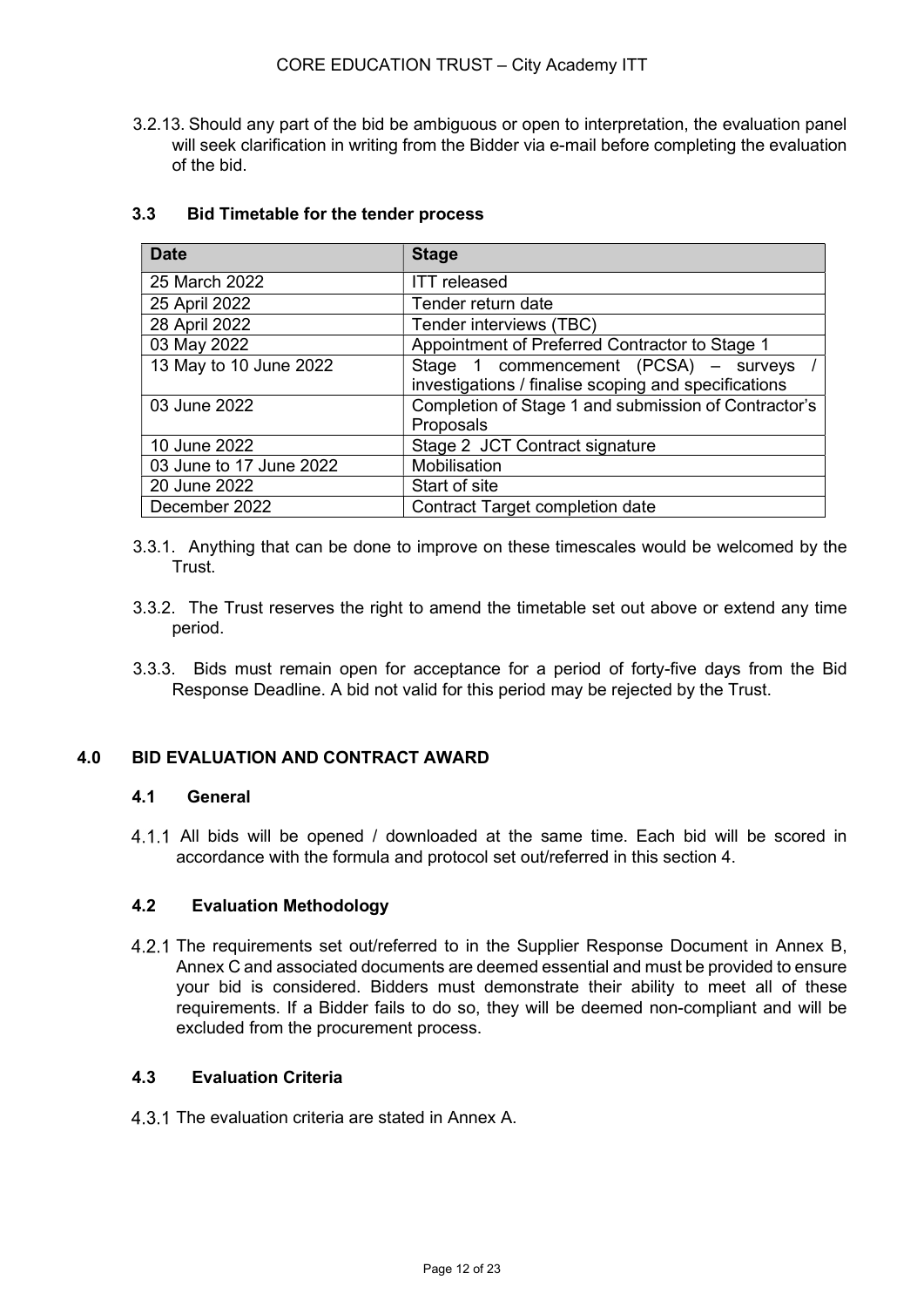# Annex A – Evaluation Criteria

| <b>Question</b>                               | Weighting<br>(%) |
|-----------------------------------------------|------------------|
| (A) Insurance                                 | Pass / Fail      |
| (B) Financial Criteria                        | 40%              |
| Pricing – Proposed fee (Stage 1 - PCSA)       | 5%               |
| Pricing – Preliminaries, Overheads and Profit | 10%              |
| Pricing – Schedule of Works                   | 25%              |
| <b>Financial Standing</b>                     | Pass / Fail      |
| (C) Qualitative Criteria                      | 60%              |
| Methodology                                   | 30%              |
| Programme                                     | 10%              |
| <b>Previous Experience</b>                    | 10%              |
| Resources Skills & Experience                 | 10%              |
| Form of Contract                              | Pass / Fail      |
| References                                    | Pass / Fail      |
| Total                                         | 100%             |

The Contractor will be evaluated based on the following criteria:

Questions will be scored out of 10 marks, with percentage weighting applied as per the table above.

| Points<br>Awarded | Acceptability | Description                                                                                                                                                                                |  |
|-------------------|---------------|--------------------------------------------------------------------------------------------------------------------------------------------------------------------------------------------|--|
| 0                 | Unacceptable  | The information provided is omitted / no<br>details provided                                                                                                                               |  |
| $1 - 2$           | Poor          | The submission does not address the<br>question or the applicant has not<br>demonstrated relevant capacity                                                                                 |  |
| $3 - 4$           | Fair          | The submission is superficial and generic in it<br>scope. The questions is not fully answered,<br>or limited relevant capability has been<br>demonstrated.                                 |  |
| $5-6$             | Satisfactory  | The submission is compliant, realistic and<br>achievable. The requirements of the question<br>are covered and relevant activity has been<br>demonstrated.                                  |  |
| 7-8               | Good          | The submission is compliant, robust and<br>documented. The requirements of the<br>question are understood and substantial<br>relevant capacity has been demonstrated.                      |  |
| $9 - 10$          | Excellent     | The submission is innovative and adds value<br>which exceeds expectations. The<br>requirements of the question are understood<br>and extensive relevant capacity has been<br>demonstrated. |  |

The Client reserves the right to request additional information which may be required as a result of the answers and information provided in the tender.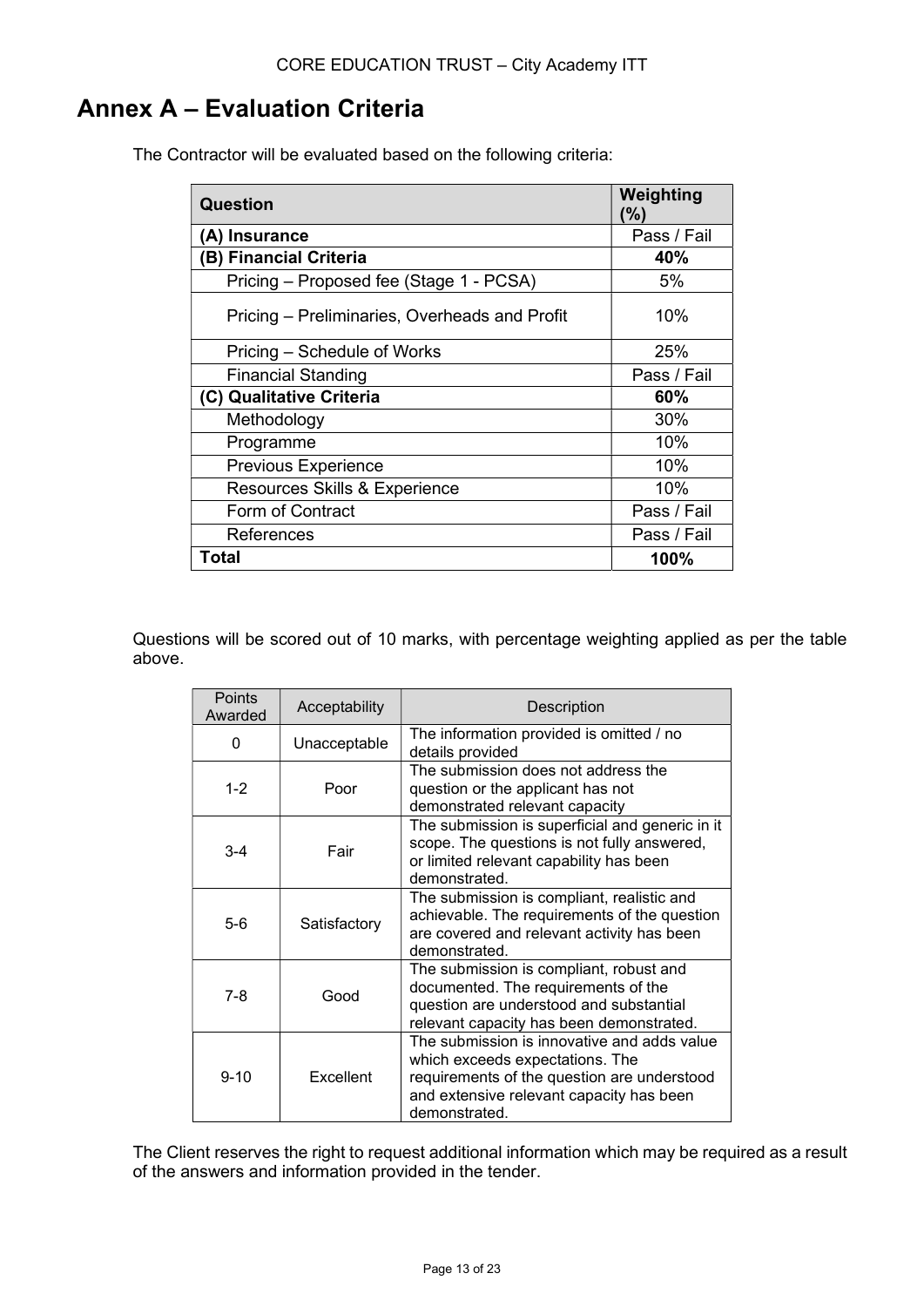# CORE EDUCATION TRUST – City Academy ITT

The Contractor's completed tables in Annex B and Annex C will be interrogated by the Client and further clarification may be sought, if no satisfactory clarification is provided, the tender may be rejected.

The basis of the price evaluation is the use of the lowest price tender receiving the highest score for price in each category. The Contractor with the lowest submitted price in each category will receive the maximum price score in each category, i.e. 30% for the Proposed Costs and 10% for the proposed Preliminaries, Overheads and Profit, Contingency. This cost will then be divided by each of the remaining Contractors cost for that category. The following relative formula will be used:

| Lowest price tendered |               |           |
|-----------------------|---------------|-----------|
| Price tendered        | X % Weighting | $=$ Score |

The evaluation of tenders submitted will be undertaken by an Evaluation Panel, comprising of representatives from the Trust team, the consultant team and CJA Property Consulting.

In addition to the scoring an affordability test will be undertaken and together with the scores a judgement will be made which provider offers the most economically advantageous tender.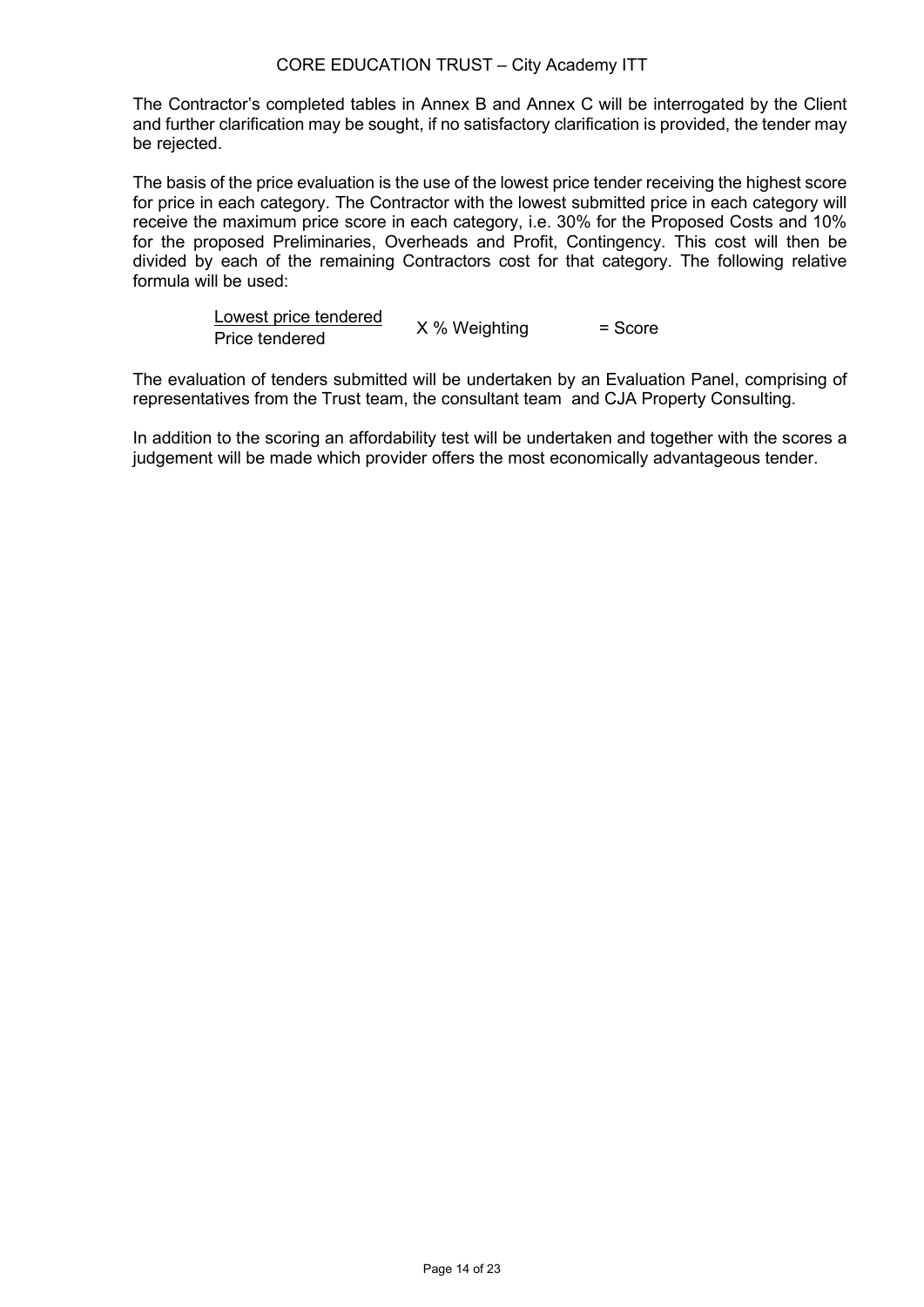# Annex B – Supplier Response Document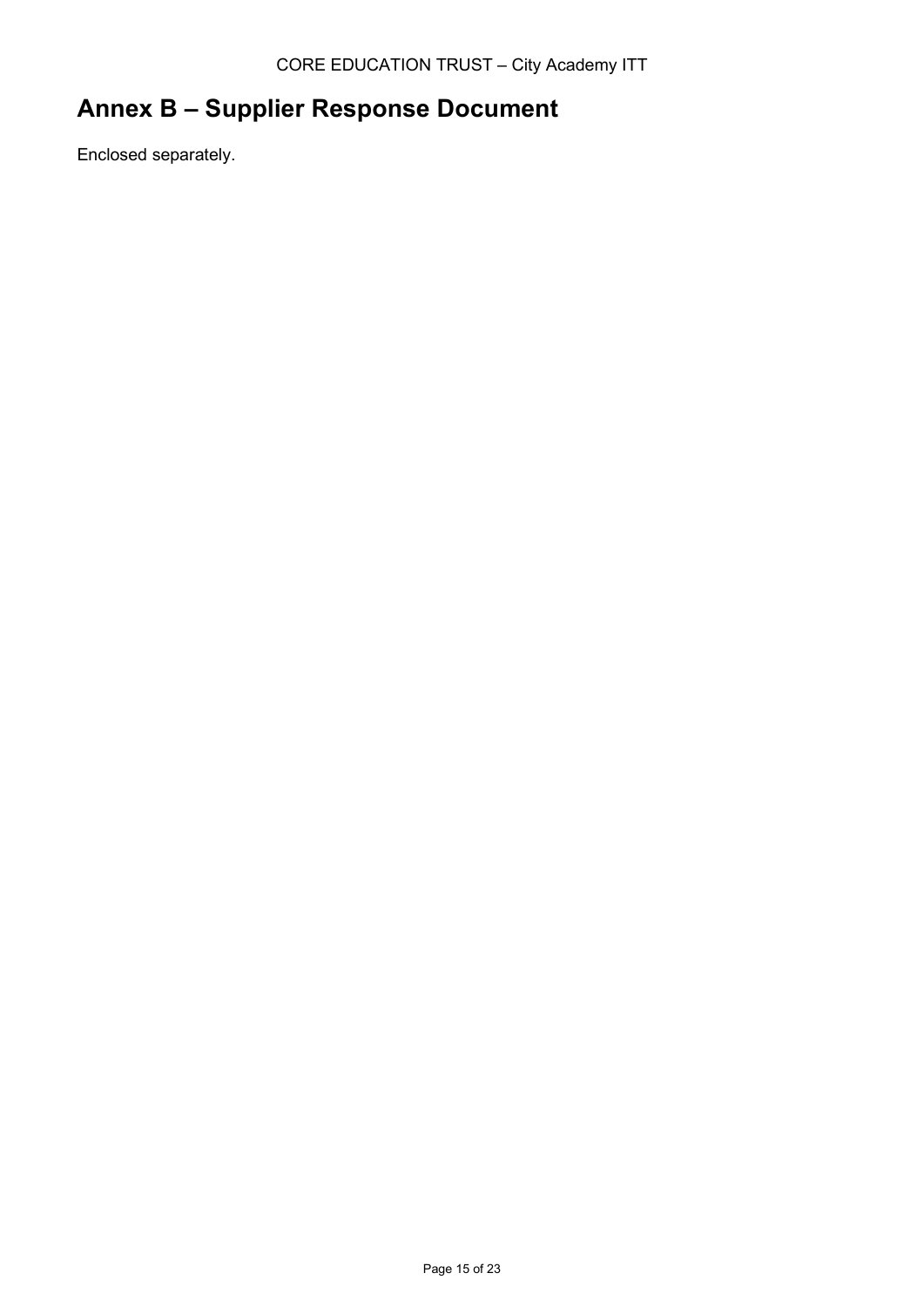# Annex C – Schedule of Works Pricing Document

Enclosed separately.

Please complete and return as an excel file and PDF file.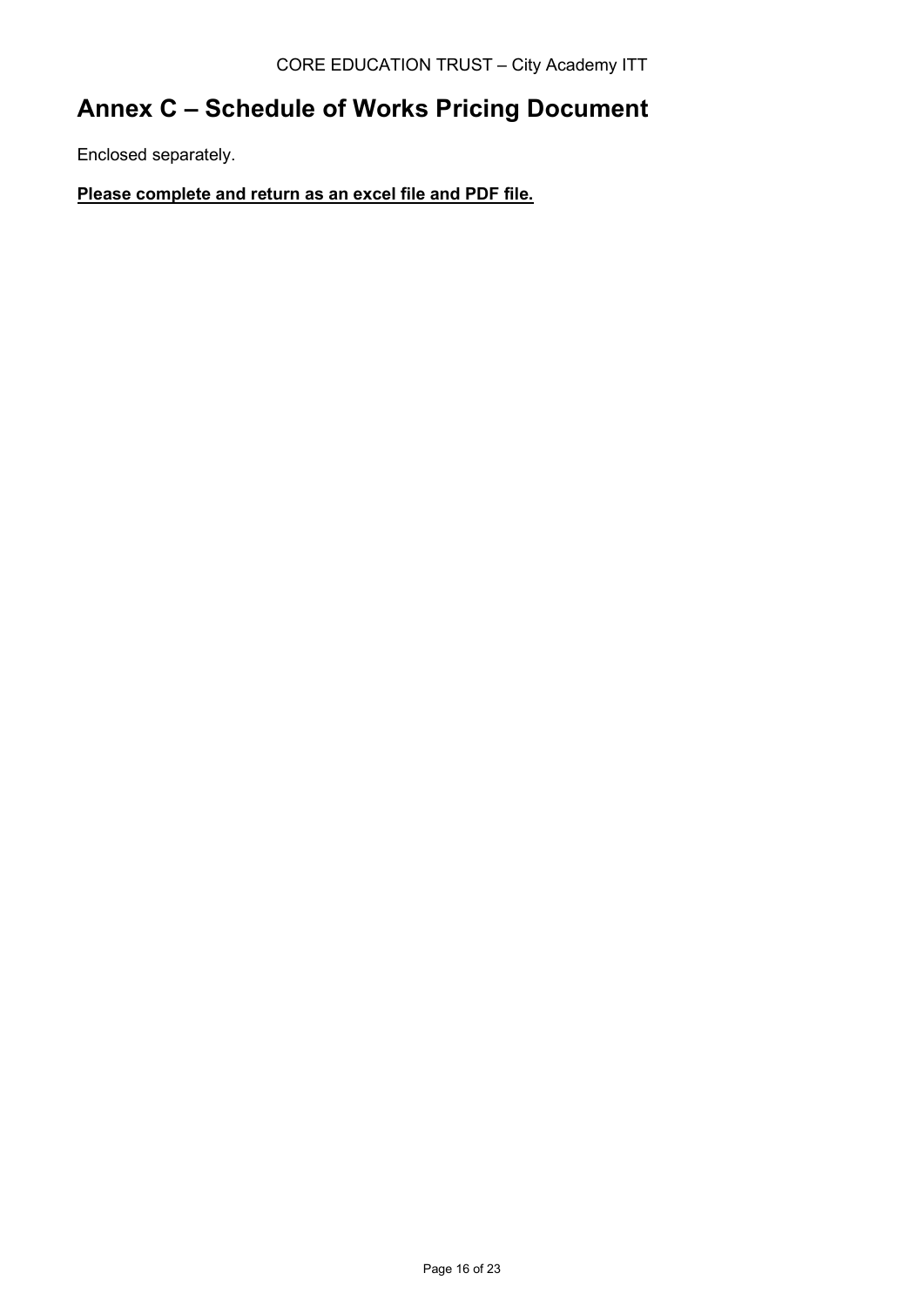# Annex D - Scope of Services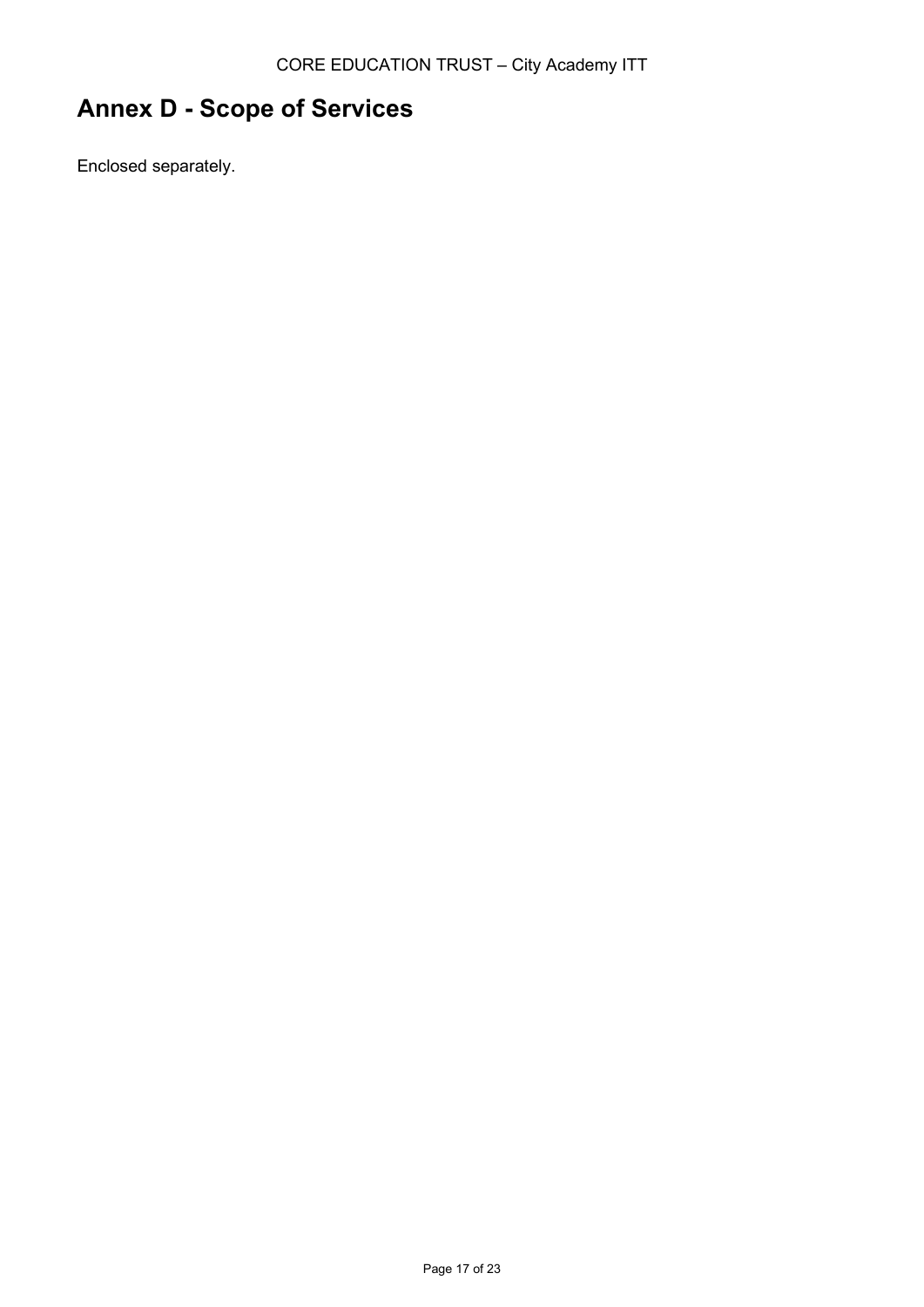# Annex E – Design Intent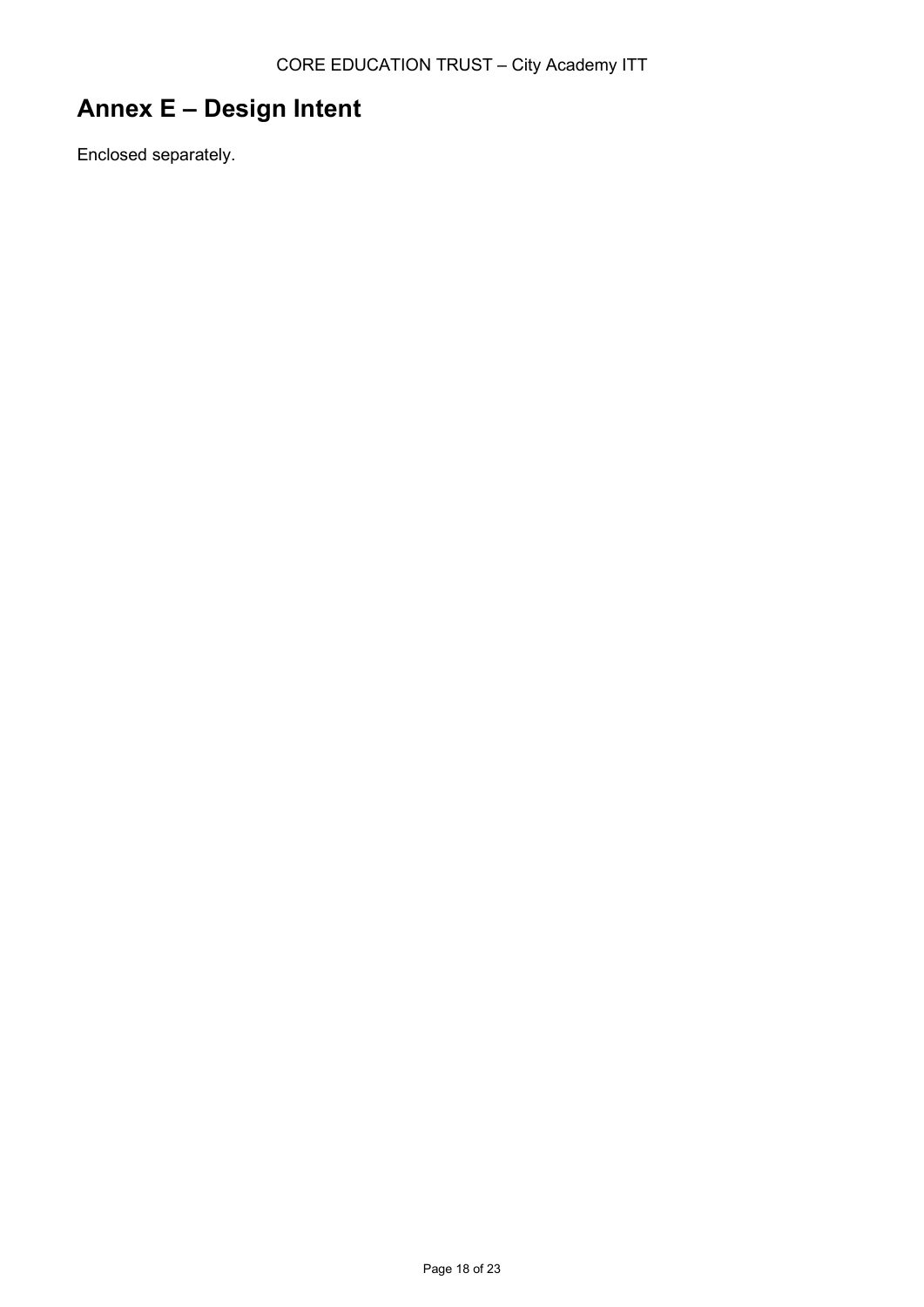# Annex F – Generic Employer's Requirements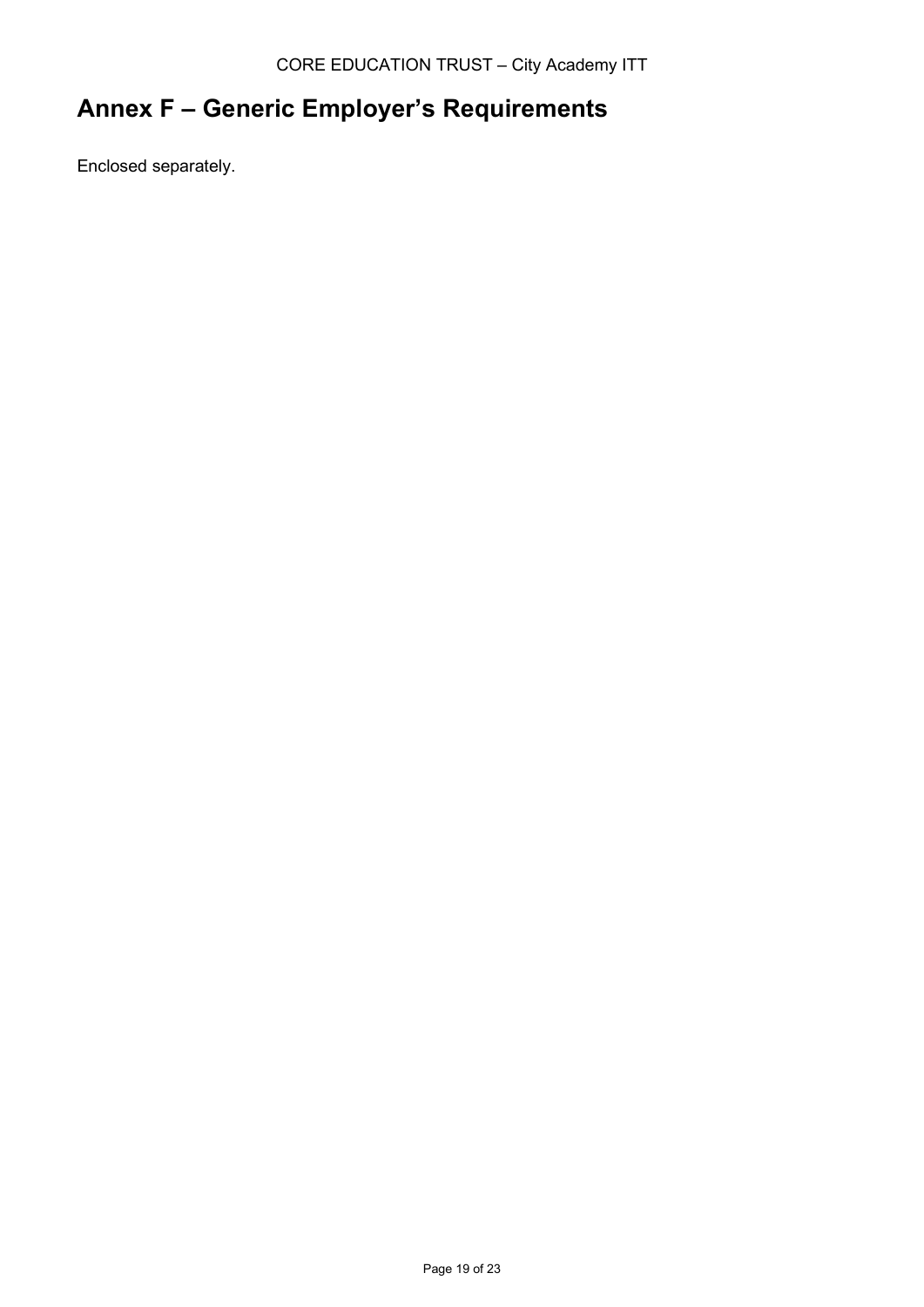# Annex G – Site Information and Surveys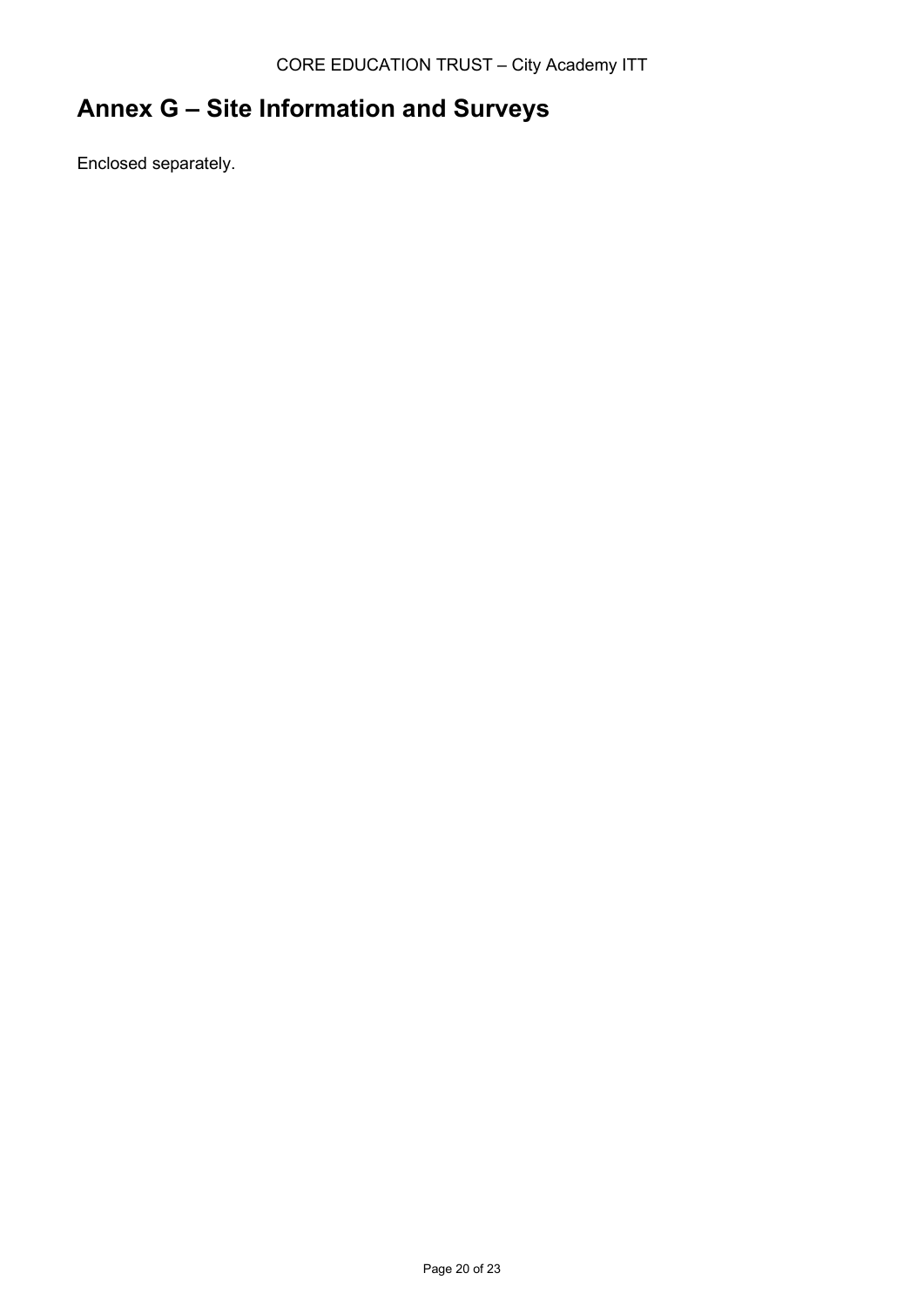# Annex H – Contractor's Proposals Minimum Requirements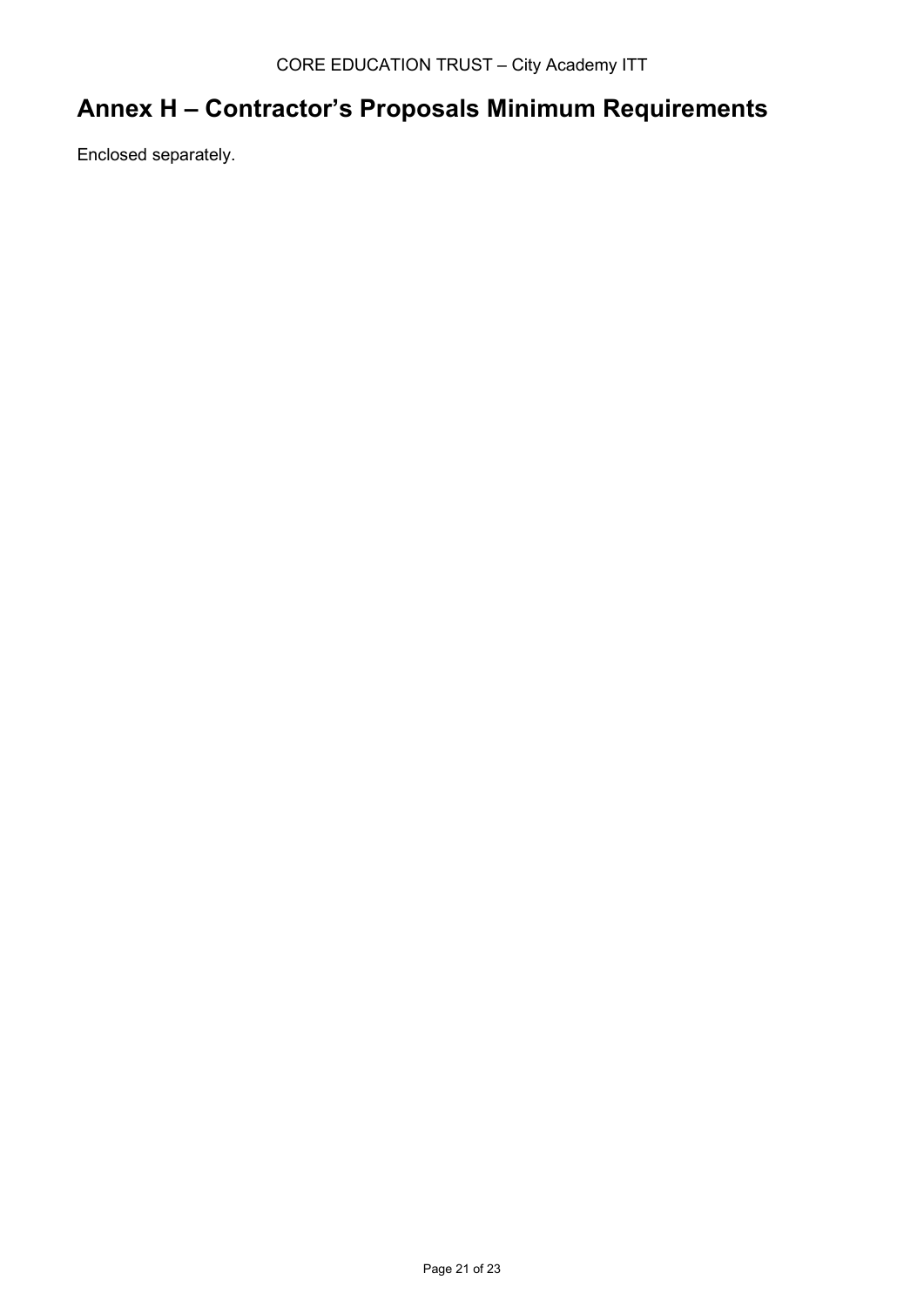# Annex J – Certificate of Non-Collusion

Enclosed separately.

To be signed and returned by the Bidder.